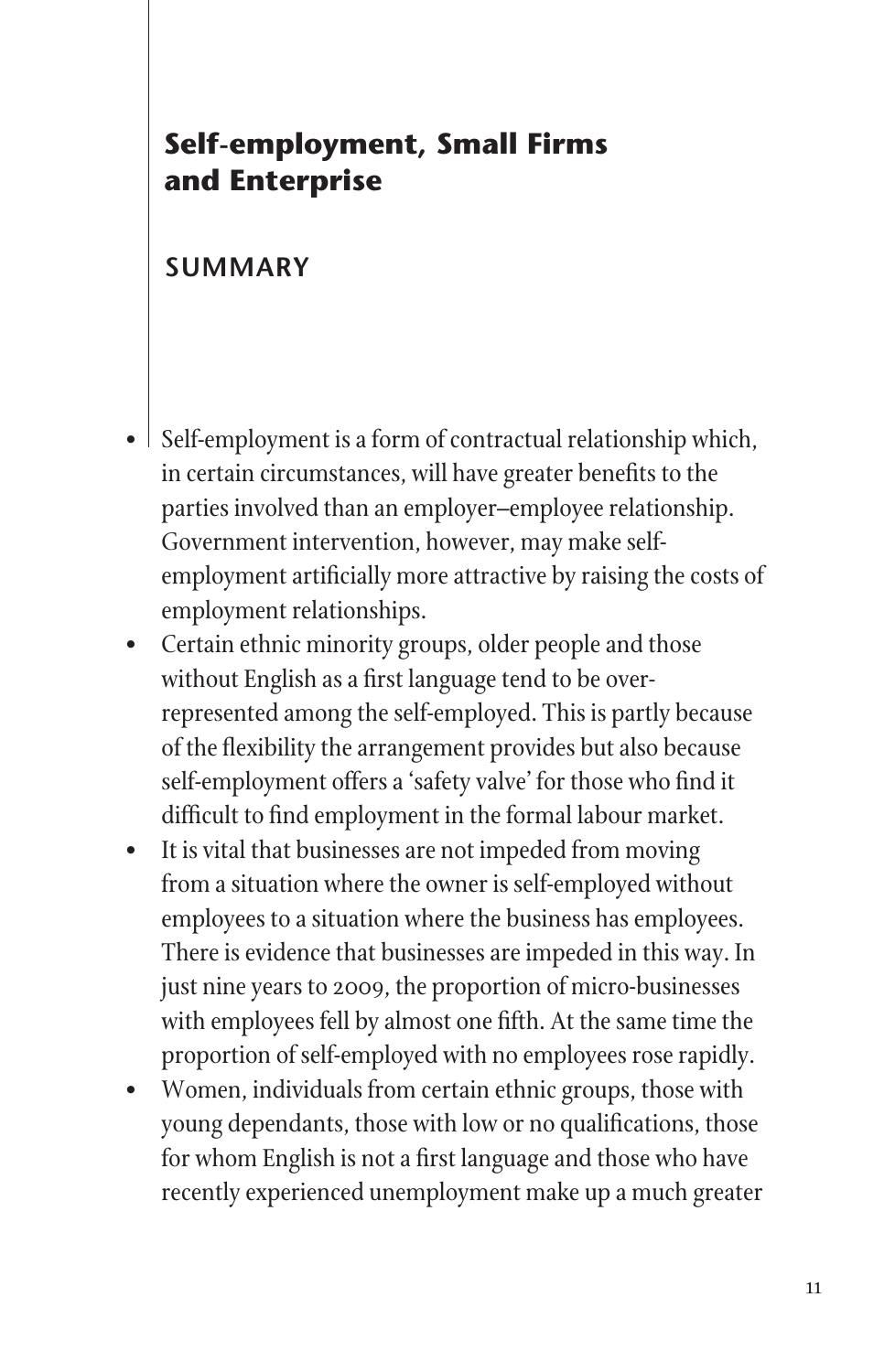proportion of the workforce of small firms. For example, whereas 11 per cent of employees of small firms had no qualifications, only 4 per cent of employees of large firms had no qualifications.

- Some workers will prefer to work for small firms because of the greater flexibility they offer in their working practices. In many cases, however, small firms willemploy people who are talented but who are not able to negotiate the more formal recruitment processes of larger firms. Micro-businesses therefore perform an important economic and social function – employing people who might be overlooked by larger employers.
- Genuine entrepreneurial insight and discovery tends to come from small firms. Entrepreneurship is crucial for economic growth. The nature of entrepreneurial insight is such, however, that we have no idea where it will come from – not even in the most general terms. Probably only one in every thousand 'start-up' firms will become one of the large businesses of the future.
- Policies to promote entrepreneurship must come in the form of removing impediments to business and should not involve the promotion of particular business activities. It is simply not possible for government intervention to pick this tiny number of winners. All government can do is create a climate in which entrepreneurship can thrive.
- The smallest firms are a key driver of job creation. Businesses do not start big. One quarter of employees working in firms that were established ten years earlier are working for firms that started from a position of employing only one person.
- The cost of regulation has grown enormously over the